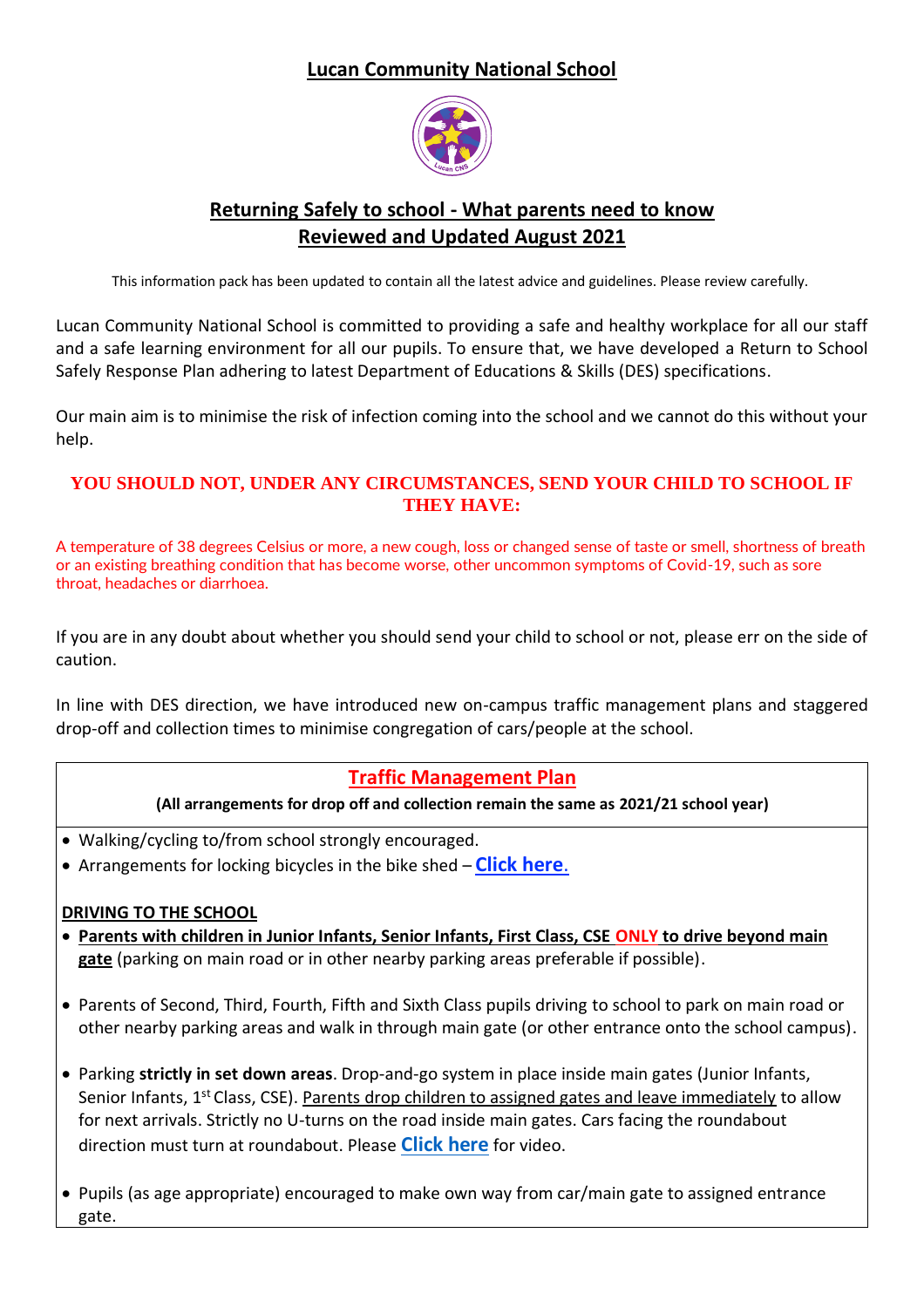### **Starting Times**

In an effort to limit the number of people waiting in the school grounds in the morning, we are bringing the children into school in alphabetical order.

8.15-8.20am: If your child's surname begins with **A-F**

8.20-8.25am: If your child's surname begins with **G-M**

8.25-8.30am: If your child's surname begins with **N-Z**

**Allocated Gates - Pupil Entry – Morning Time**

Pupils will be dropped by parent or walk independently to their class allocated gate. Pupils will make their way from the gate into the school and to their classroom assisted by staff. No parents/guardians (Senior Infants to Sixth Class) may proceed beyond gates.



### **CSE classes (M. Jacinta Murphy & M. Cora Howe)**

Pupil entry arrangements – Parent and pupil enter through Gate B to Door 5 for drop-off.

### **Junior Infants A (M. Siobhan Buckley) & Junior Infants B (M. Sarah McLoughlin)**

Pupil entry arrangements - Parent and pupil enter through Gate B to Door 4 for drop-off.



# **Senior Infants A (M. Evelyn Paul), Senior Infants B (M. Áine McGinn), First Class A (M. Eoin Quirke) & First Class B (M. Michaela Kearney)**

Pupil entry arrangements – Parent drops pupil to Gate C. Pupils will be directed through yard by staff to Door 2

### **Second Class A (M. Ríona Delaney) & Second Class B (M. Ailbhe McGauran)**

Pupil entry arrangements - Parent drops pupil to Gate C. Pupils will be directed through yard by staff to Door 3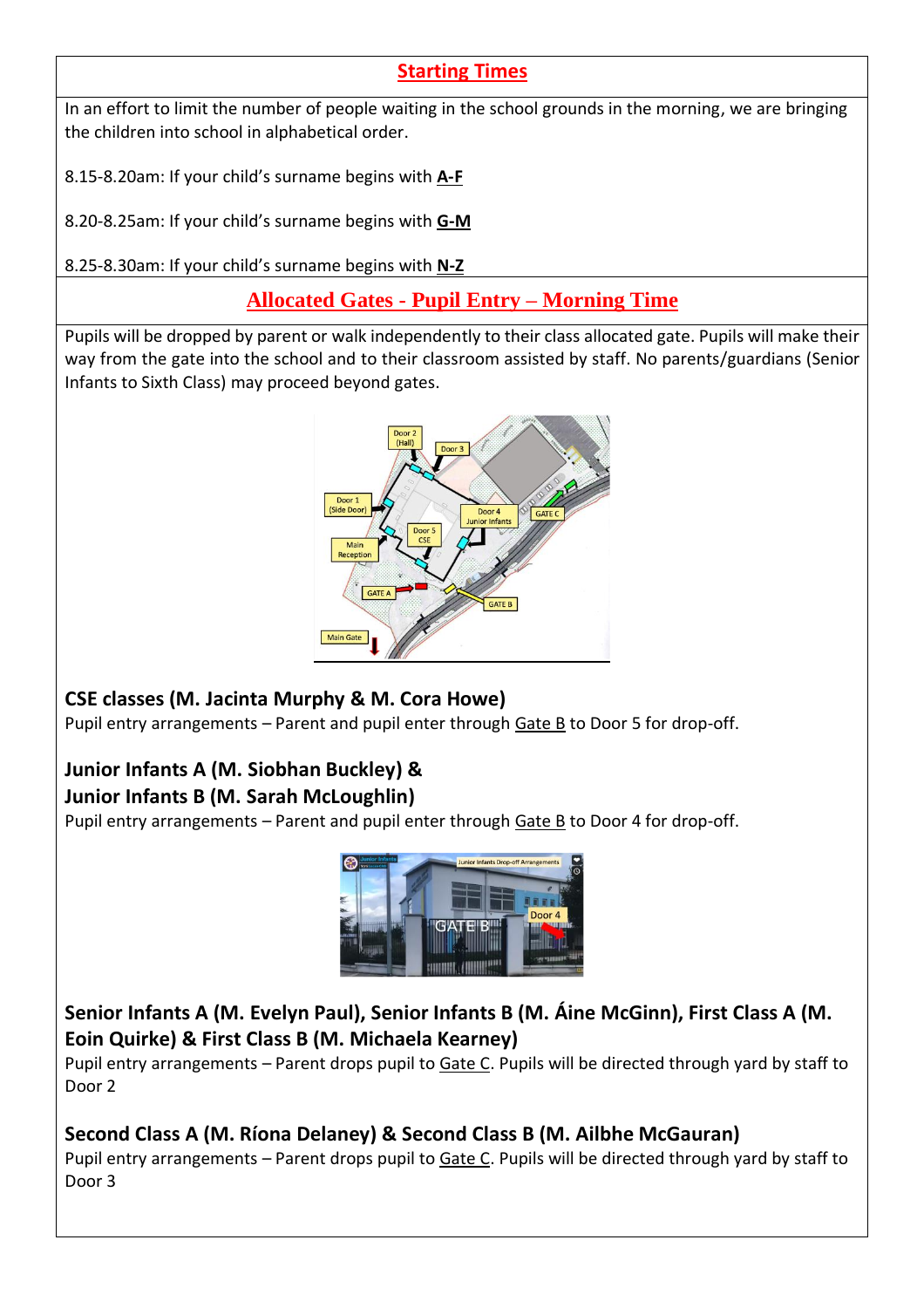# **Third Class (M. Laura Duff), Fourth Class (M. Emma Ramsay), Fifth Class (M. Laura Harrison) & Sixth Class (M. Aisling O'Sullivan)**

Pupil entry arrangements – Parent drops pupil to Gate A. Pupils will be directed by staff to Door 1.

### **Pupils who arrive late after 8.30am must enter through Gate A and enter through the main reception door where they will be met by staff and brought to their classroom.**

#### **Please note:**

- Parents/Guardians **must wear facemasks** beyond the main gate.
- We ask that one parent/guardian per family drop children to school
- Parents/Guardians are required not to congregate in groups or stand around chatting at drop off times. Please adhere to social distancing. Please leave promptly once your child is dropped off in the morning.
- We ask for your co-operation on being punctual for start times to minimise congregation at entry points. This will ensure that our entrances are not overcrowded at any time and that there is a constant stream of children entering the school building, being able to maintain social distance. There will be teachers supervising the pupils to ensure they know where they are going. Instruction will not start until 8:30am, but teachers will be in classrooms to supervise pupils from 8.15am.
- Please be aware that the same procedures will be in place for rainy/wet days.

### **Home Time – Collection Times**

Similarly for home time, in an effort to limit the number of people waiting in one area outside the school, and to allow for increased social distancing at collection points, we have staggered dispersal times and collection gates.

### **CSE classes (M. Jacinta Murphy & M. Cora Howe)**

Junior Day Collection (1.10pm) & Senior Day Collection (2.00pm) (Note: for new Junior Infants in CSE, the collection times for the first two weeks are as below).

### **Junior Infants A (M. Siobhan Buckley) & Junior Infants B (M. Sarah McLoughlin), Senior Infants A (M. Evelyn Paul) & Senior Infants B (M. Áine McGinn):**

Senior Infants: Collection time: 1.10pm

For Junior Infants only: Collection time Monday 30th August to Friday 4th September: **10.30am** For Junior Infants only: Collection time Monday 6<sup>th</sup> September to Friday 10<sup>th</sup> September: 11.30am For Junior Infants only: Normal collection time (from Monday 13<sup>th</sup> September): **1.10pm** 

# **First Class A (M. Eoin Quirke), First Class B (M. Michaela Kearney), Second Class A (M. Ríona Delaney) & Second Class B (M. Ailbhe McGauran):**

Collection time: **2pm**

### **Third Class (M. Laura Duff), Fourth Class (M. Emma Ramsay), Fifth Class (M. Laura Harrison) & Sixth Class (M. Aisling O'Sullivan):** Collection time: **2.10pm**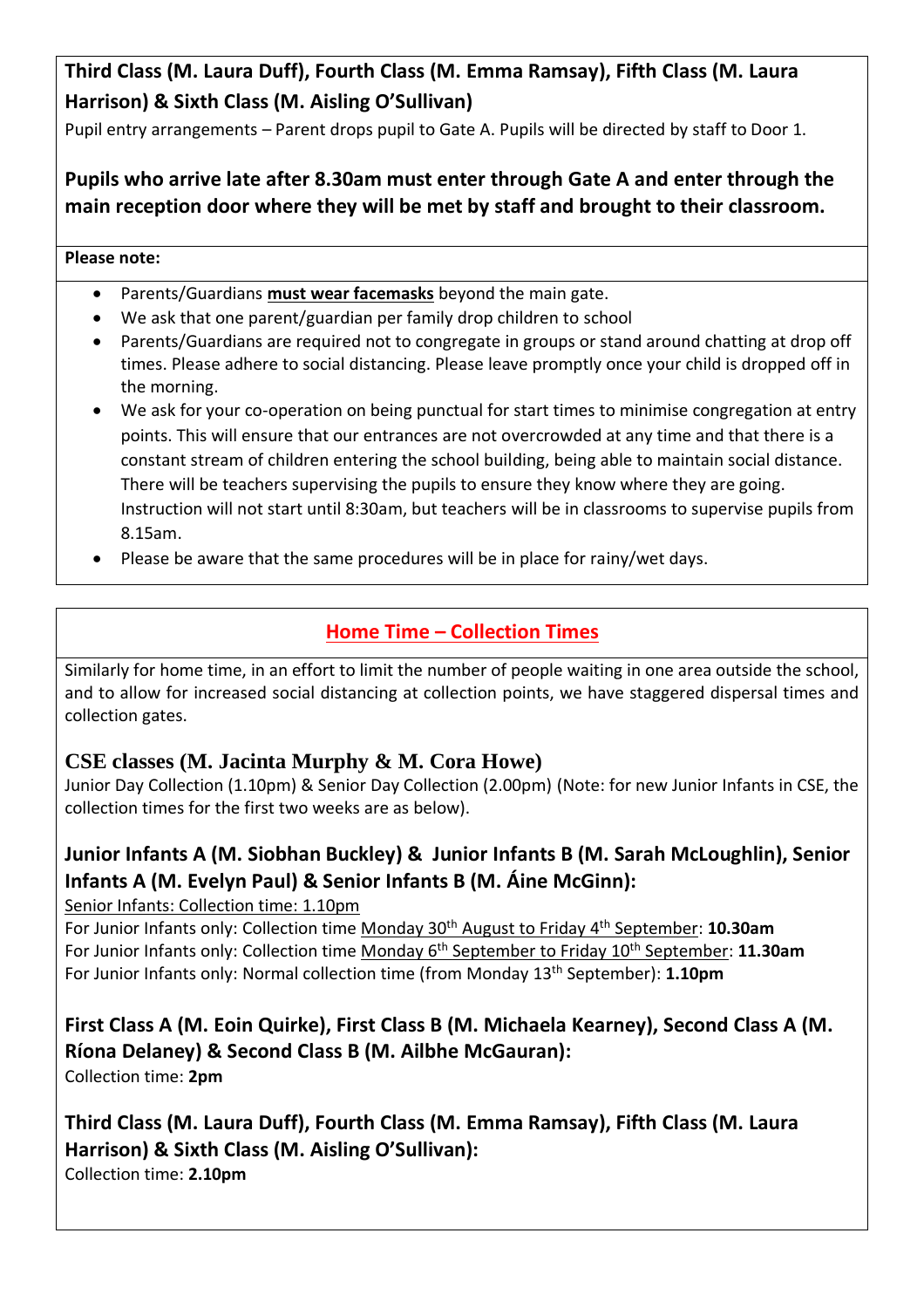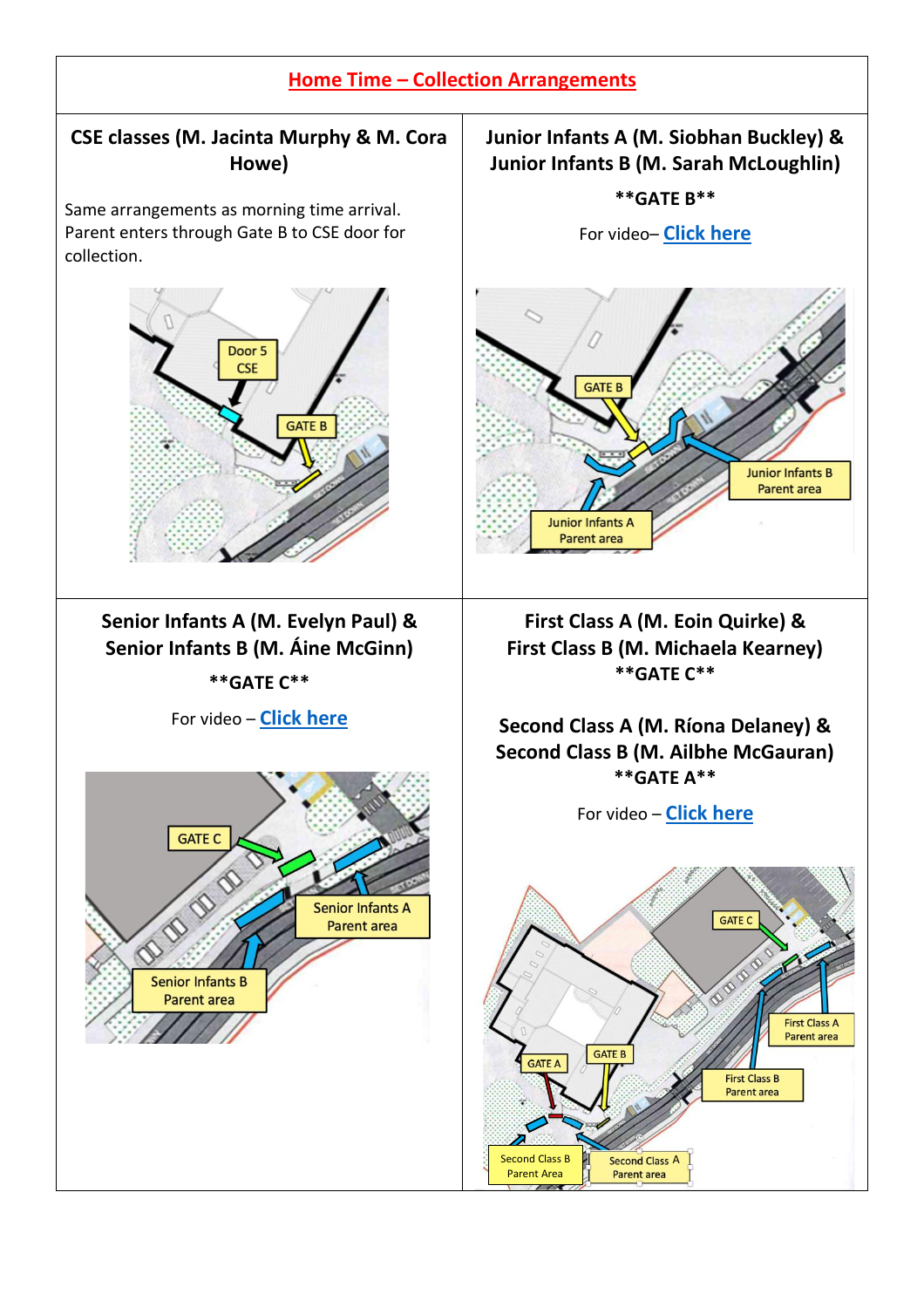

- gate. Teachers will wait with pupils at/near designated class gate until all children are collected. • Parents/Guardians are requested not to congregate in groups or stand around chatting at
- collection times. Please adhere to social distancing in parent/guardian waiting area. Please leave promptly you have collected your child(ren).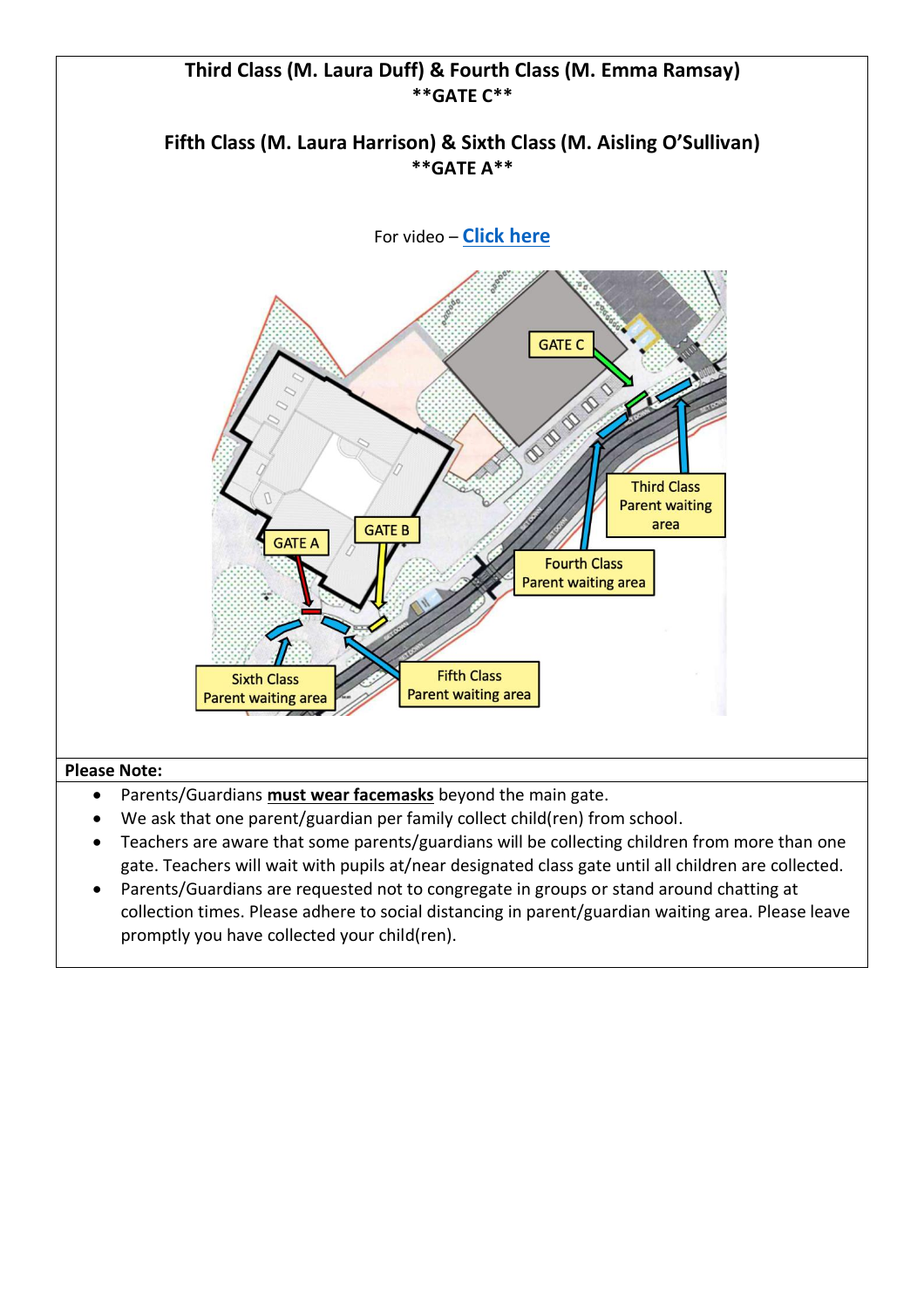# **Your child's learning**

### **Pupil wellbeing/homework**

As we start back in a new term, staff will reorientate their work with the curriculum, especially during the initial weeks back as they give greater time and attention to areas such as Language, Mathematics, SPHE and PE. Aistear will continue in the Junior classes. All teachers will start from where the children are at.





Promoting the wellbeing of our school pupils and community is a fundamental element of a successful return to school. We are living through exceptional times and this impacts on the wellbeing of everyone. It is important that teachers do not rush into a focus on formal teaching and learning before first considering readiness and focusing on wellbeing. To that end homework will not be given until the start of October. Homework (as applicable to individual classes) will be set and completed through the Seesaw platform.

| <b>Communication with the school</b>                                                                                                                                                                                                       | <b>Break Times &amp; Playground</b>                                                             |
|--------------------------------------------------------------------------------------------------------------------------------------------------------------------------------------------------------------------------------------------|-------------------------------------------------------------------------------------------------|
| No adults should enter the building other than<br>school staff.                                                                                                                                                                            | There will be split breaks this school year.                                                    |
| Class teachers will communicate with parents                                                                                                                                                                                               | Junior breaks (Junior Infants to First Class):<br>9.45-10.05, and 11.40-12.00                   |
| using ClassDojo/Seesaw/email/phone (outside of                                                                                                                                                                                             |                                                                                                 |
| instruction hours). Please note that teachers may<br>not be in a position to check correspondence                                                                                                                                          | Senior breaks (2 <sup>nd</sup> Class to 6 <sup>th</sup> Class):<br>10.20-10.40, and 12.15-12.35 |
| when teaching the class. If urgent (e.g. early<br>collection), please phone (01 4570432) or email                                                                                                                                          | CSE pupils will be aligned with the break times of                                              |
| the office (info@lucancns.ie) so that we can bring                                                                                                                                                                                         | their mainstream classes.                                                                       |
| information to the teacher's attention.                                                                                                                                                                                                    | Each class will have a defined playground space                                                 |
| All meetings, other than in essential<br>circumstances, will take place by phone. The                                                                                                                                                      | which will be cordoned off using cones.                                                         |
| contact tracing log must be filled out for anybody                                                                                                                                                                                         |                                                                                                 |
| entering into the building.                                                                                                                                                                                                                |                                                                                                 |
| Sometimes, professional visitors like I.T.<br>maintenance are necessary and they will be<br>asked to fill out the Covid-19<br>Questionnaire/contract tracing log, and follow<br>the school protocol for social distancing for<br>visitors. |                                                                                                 |
|                                                                                                                                                                                                                                            |                                                                                                 |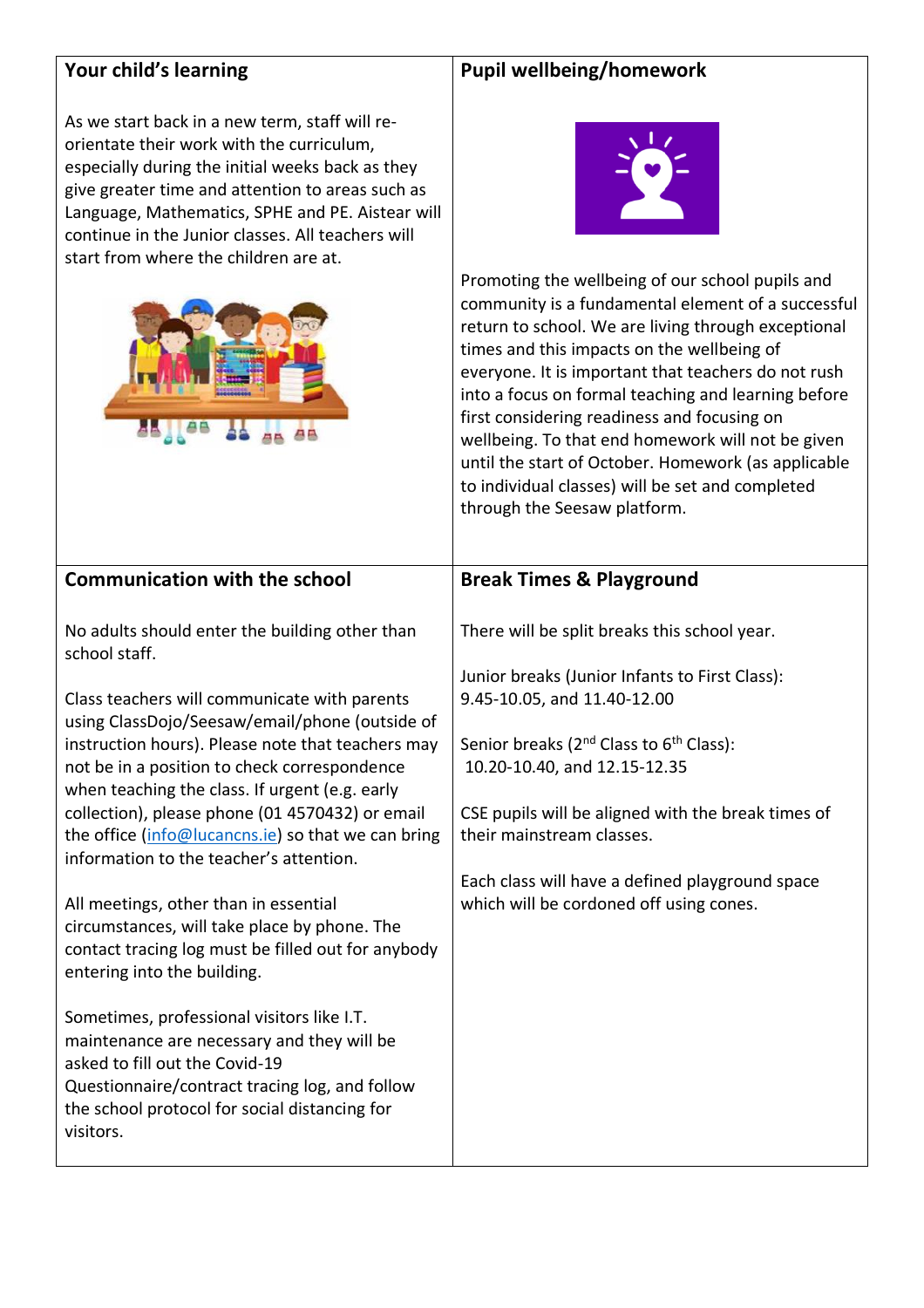| <b>School Uniform</b>                                                                                                                                                                                         | <b>Physical distancing in classrooms</b>                                                                                                                                                                                                                                                                                                                           |
|---------------------------------------------------------------------------------------------------------------------------------------------------------------------------------------------------------------|--------------------------------------------------------------------------------------------------------------------------------------------------------------------------------------------------------------------------------------------------------------------------------------------------------------------------------------------------------------------|
| We have compiled the following timetable to allow<br>parents to wash the uniforms as frequently as<br>possible. Children in our CSE can align with their class<br>level.                                      | The DES Guidelines recognise that a common<br>sense approach is needed in our primary<br>schools.                                                                                                                                                                                                                                                                  |
| Junior Infants, Senior Infants & First Class:<br>Monday: School Uniform<br>Tuesday: School Tracksuit<br>Wednesday: School Uniform<br>Thursday: School Tracksuit<br>Friday: School Uniform                     | The public health advice states that: " the<br>principle of distancing can be usefully applied in<br>the school setting, allowing for some flexibility<br>when needed whilst noting that it must be<br>applied in a practical way, recognising that the<br>learning environment cannot be dominated by a<br>potentially counterproductive focus on this<br>issue". |
| 2nd, 3rd, 4th, 5th & 6th Class:<br>Monday: School Tracksuit<br>Tuesday: School Uniform<br>Wednesday: School Tracksuit<br>Thursday: School Uniform                                                             | To that end, every effort will be made to limit<br>interaction within classrooms (bubbles), to limit<br>contact between class groups (pods) and to limit<br>the sharing of common facilities.                                                                                                                                                                      |
| Friday: School Tracksuit                                                                                                                                                                                      | Within Junior Infants to 2 <sup>nd</sup> Class, each class acts<br>as a bubble. The children will be grouped into<br>pods which will be 1m distanced from each<br>other.                                                                                                                                                                                           |
|                                                                                                                                                                                                               | Children from 3 <sup>rd</sup> -6 <sup>th</sup> will be required to stay in<br>their pods and keep physically distanced from<br>other class pods while indoors.                                                                                                                                                                                                     |
|                                                                                                                                                                                                               | CSE: The CSE acts as one bubble. Integration with<br>aligned mainstream classes can continue.                                                                                                                                                                                                                                                                      |
| <b>School Cleaning Schedule</b>                                                                                                                                                                               | <b>Electronic devices</b>                                                                                                                                                                                                                                                                                                                                          |
| The school will be cleaned by contract cleaners,<br>following all government guidelines, advice and<br>checklists, daily. The level of cleaning this year has<br>been significantly increased from last year. | Pupils from 2nd to 6th Class have personal iPads<br>which will not be shared with other pupils.<br>Pupils from Junior Infants to 1st Class: iPads will                                                                                                                                                                                                             |
| <b>Signage</b>                                                                                                                                                                                                | be sanitised after each class use.                                                                                                                                                                                                                                                                                                                                 |
| Signage will be displayed reminding the school<br>community about Covid-19 prevention etiquette.                                                                                                              |                                                                                                                                                                                                                                                                                                                                                                    |
| <b>After-School Clubs</b><br>At present, we cannot facilitate after school<br>activities. This will be reviewed periodically<br>throughout the year.                                                          |                                                                                                                                                                                                                                                                                                                                                                    |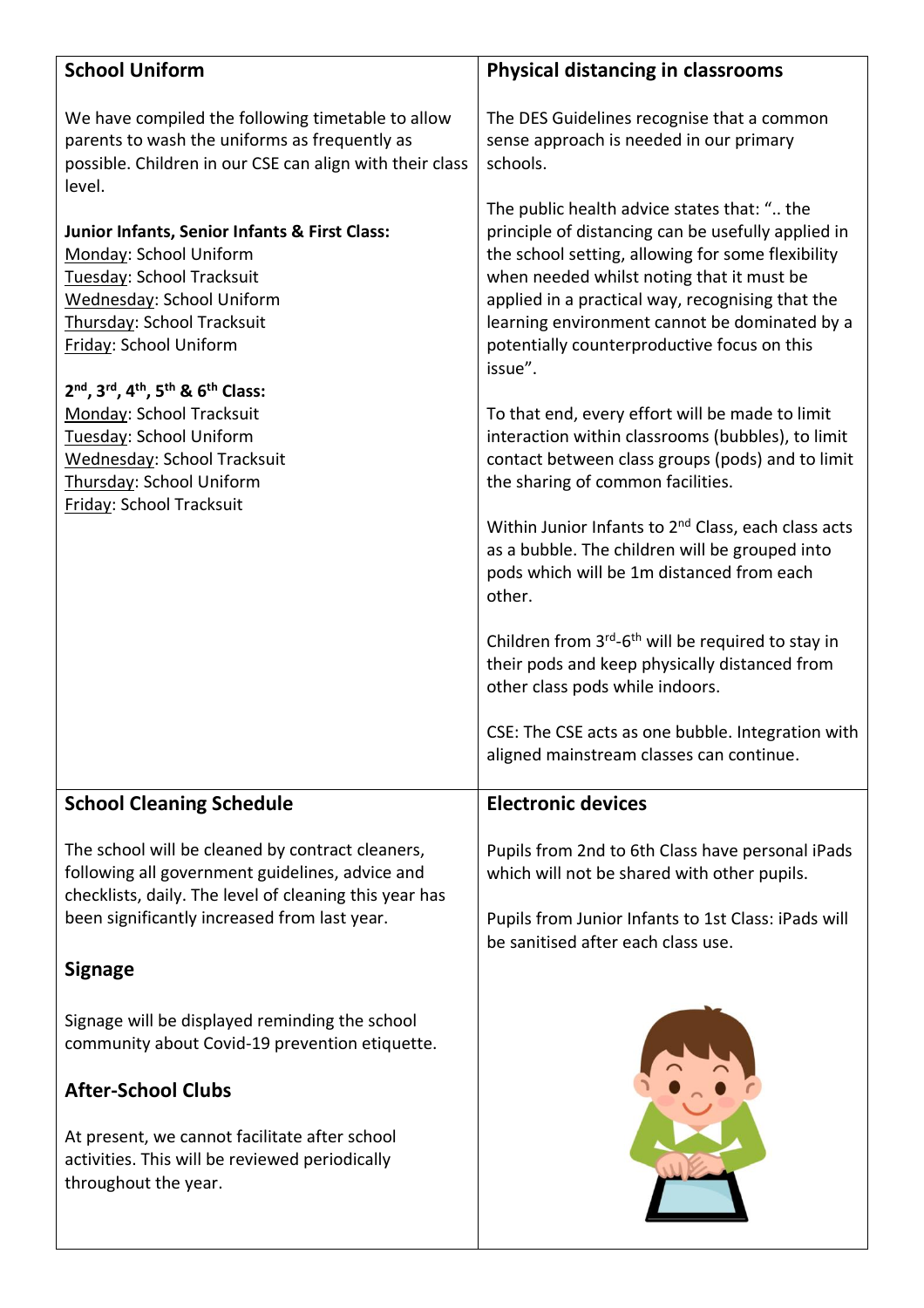| <b>Pupil Supplies</b>                                                                                                                                                                                                                                                                                                                                                                                                                                                             | <b>Hand Sanitising and Hygiene</b>                                                                                                                                                                                                                                                                                                                                                                                                                                                                                                                         |
|-----------------------------------------------------------------------------------------------------------------------------------------------------------------------------------------------------------------------------------------------------------------------------------------------------------------------------------------------------------------------------------------------------------------------------------------------------------------------------------|------------------------------------------------------------------------------------------------------------------------------------------------------------------------------------------------------------------------------------------------------------------------------------------------------------------------------------------------------------------------------------------------------------------------------------------------------------------------------------------------------------------------------------------------------------|
| Lunches<br>Each pupils will bring their schoolbag to school which<br>will contain their lunch box and drink bottle.<br>Parents must ensure children come with lunches etc.<br>to prevent adults coming to school during the day.<br>No sharing of lunches/ drinks among children. It will<br>not be possible for parents to drop lunchboxes<br>during the day.<br><b>Pencil cases</b><br>Request for each pupil to bring their own pencil case<br>to avoid sharing of stationery. | Wall hung sanitisers are hung in each classroom<br>and school entry point.<br>Pupils may bring their own sanitisers in their<br>school bags if pupils wish.                                                                                                                                                                                                                                                                                                                                                                                                |
| CSE, Junior Infants -2nd Class: 2 tripod pencils,<br>rubber, pencil sharpener/parer, crayons/twistables<br>$3^{rd}$ -6 <sup>th</sup> Class: 2 Pencils, 2 red pens, 2 blue pens, ruler,<br>rubber, pencil sharpener/parer, twistables/colouring<br>pencils<br>Please label all items.                                                                                                                                                                                              | Pupils and staff will perform hand hygiene:<br>• on arrival at school<br>• before eating or drinking<br>• after using the toilet<br>• after playing outdoors<br>• when their hands are physically dirty<br>• when they cough or sneeze                                                                                                                                                                                                                                                                                                                     |
| <b>Respiratory Hygiene</b><br>All members of the school community will practise<br>respiratory hygiene.<br>This means covering your mouth and nose with a<br>tissue or your bent elbow when you cough or sneeze.<br>Then dispose of the used tissue immediately and<br>safely into a nearby bin.<br>Please discuss the importance of hand and<br>respiratory hygiene with your child before coming<br>back to school.                                                             | <b>Visors and Masks</b><br>All staff will wear masks.<br>Parents/guardians are required to wear masks<br>on entering the school campus past the main<br>gate as 2m physical distance may be difficult at<br>arrival and collection times.<br>Guidelines recommend primary school children<br>should not wear face coverings. If parents wish<br>for their children to wear masks, that is fine.<br>School staff are not responsible for ensuring that<br>pupils who choose to wear masks are wearing<br>them correctly at all times during the school day. |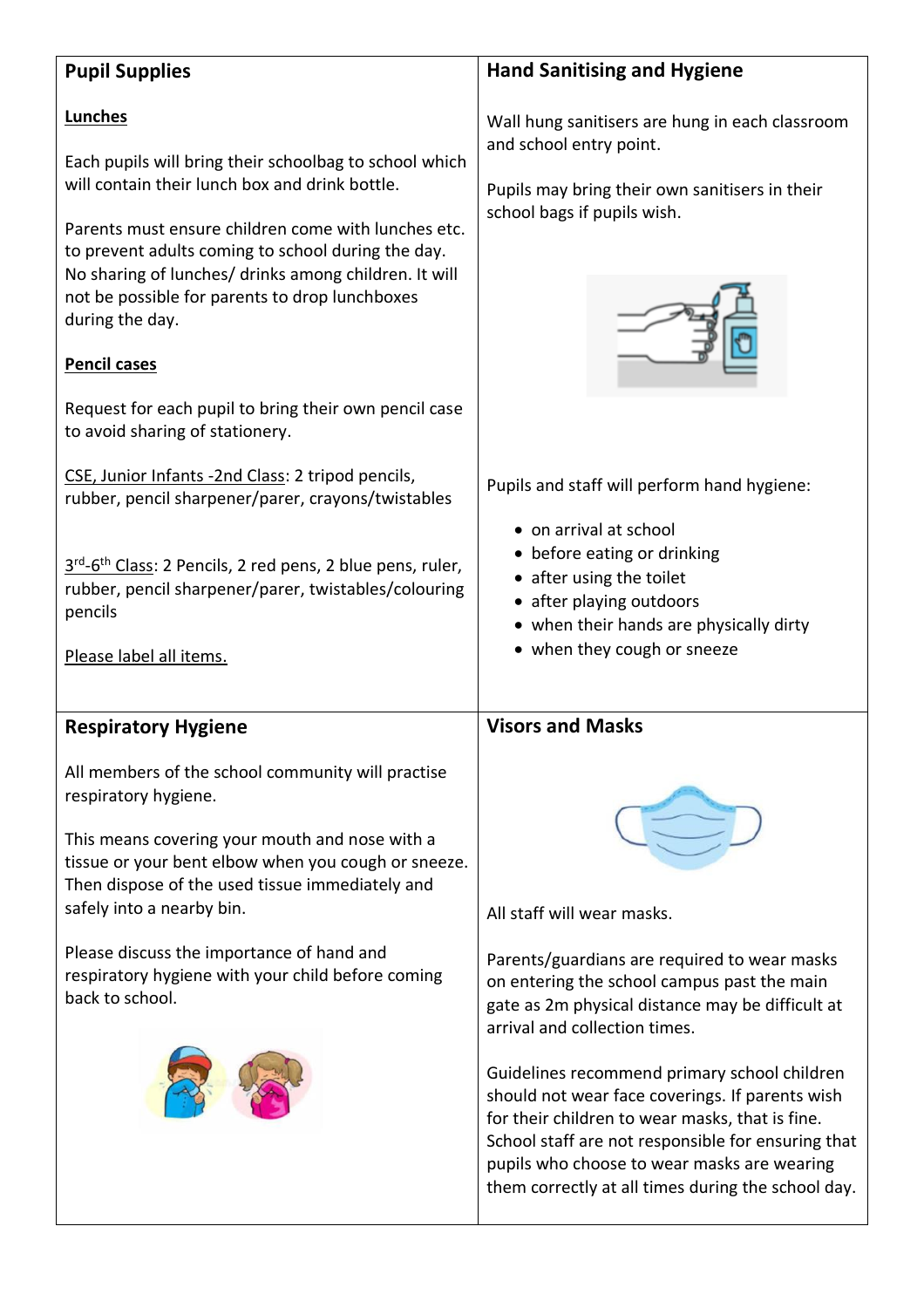| Scenarios whereby a child should not attend<br>school:                                                                                                                                                                                                                                                                                                                                                             | Pupils who have been abroad/on<br>holidays outside of Ireland                          |
|--------------------------------------------------------------------------------------------------------------------------------------------------------------------------------------------------------------------------------------------------------------------------------------------------------------------------------------------------------------------------------------------------------------------|----------------------------------------------------------------------------------------|
| Please see Government Guidelines:<br>https://www.gov.ie/en/publication/a04fc-advice-for-<br>students-and-their-families/                                                                                                                                                                                                                                                                                           | Please see the following Government advice on<br>international travel:                 |
| Please see that latest isolation guide for children<br>under 13 years of age: <b>Isolation Guide</b>                                                                                                                                                                                                                                                                                                               | https://www.gov.ie/en/publication/77952-<br>government-advice-on-international-travel/ |
| Children displaying symptoms of Covid-19 as<br>outlined above.<br>Children who are generally unwell - please err<br>on the side of caution<br>Note: As per current guidelines, siblings of close<br>contacts do not have to restrict their<br>movements unless the close contact develops<br>Covid symptoms (See isolation guide above) and<br>also the following document: A parent's guide to<br>close contacts. |                                                                                        |
| <b>Very High Risk Children (Extremely</b><br><b>Vulnerable)</b>                                                                                                                                                                                                                                                                                                                                                    |                                                                                        |
| Some children fall into the Extremely Vulnerable<br>Category:<br>https://www2.hse.ie/conditions/coronavirus/people-<br>at-higher-risk.html#very-high-risk                                                                                                                                                                                                                                                          |                                                                                        |
| Some children have underlying health conditions<br>who have been directed by a medical professional<br>not to attend school.                                                                                                                                                                                                                                                                                       |                                                                                        |
| We ask that you contact the school if your child has<br>been medically advised to cocoon.                                                                                                                                                                                                                                                                                                                          |                                                                                        |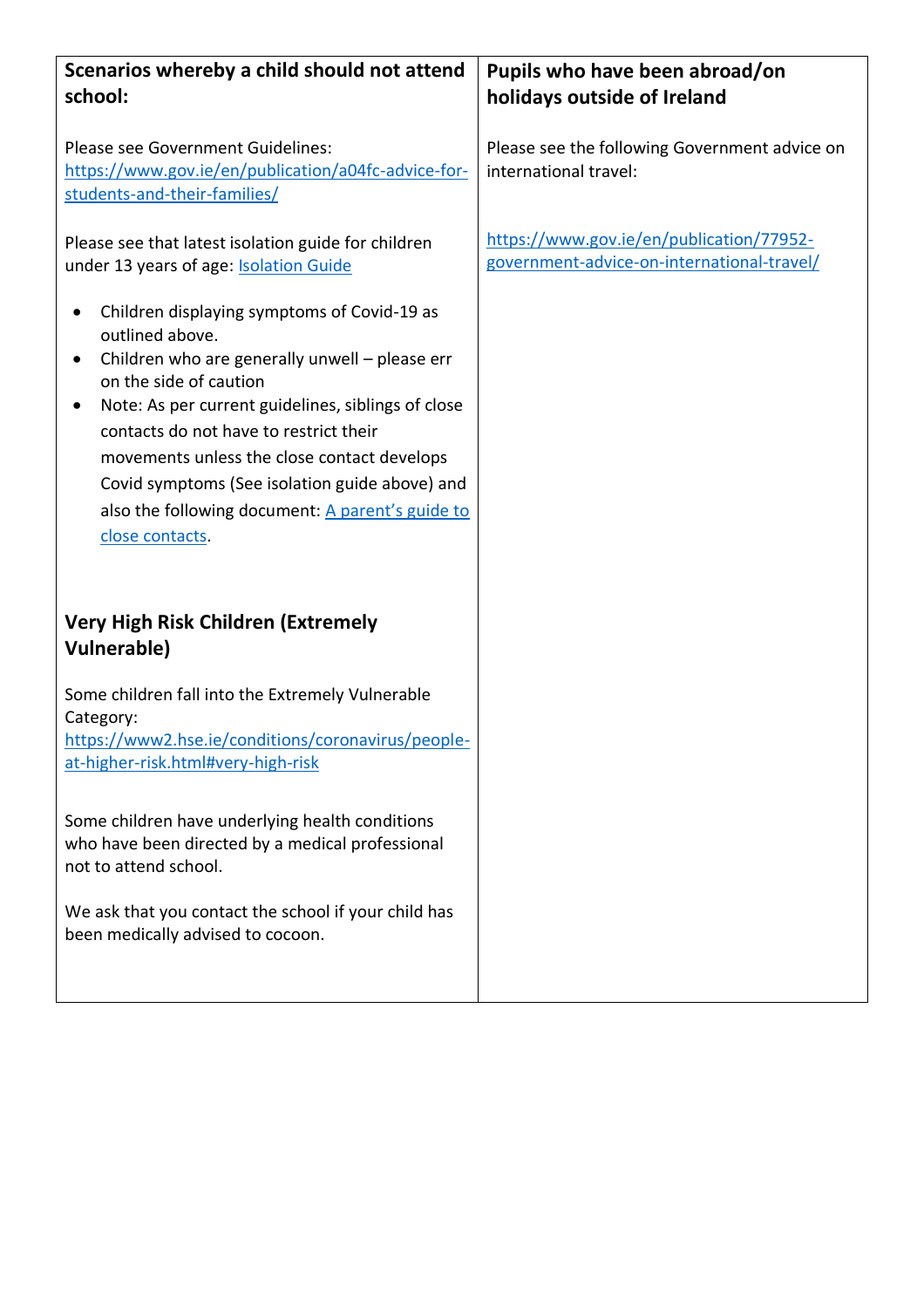| <b>Child Illness</b>                                                                                                                                                                                                                                                                                               | <b>Returning to School after Illness</b>                                                                                                                                                             |
|--------------------------------------------------------------------------------------------------------------------------------------------------------------------------------------------------------------------------------------------------------------------------------------------------------------------|------------------------------------------------------------------------------------------------------------------------------------------------------------------------------------------------------|
| If your child displays symptoms of Covid-19 (A<br>temperature of 38 degrees Celsius or more, a new cough,<br>loss or changed sense of taste or smell, shortness of breath                                                                                                                                          | Please Click here for Schools Pathway for Covid-<br>19, the Public Health approach                                                                                                                   |
| or an existing breathing condition that has become worse,<br>other uncommon symptoms of Covid-19, such as sore<br>throat, headaches or diarrhoea), they will be<br>immediately cared for in an 'isolation room' where<br>they will remain until they are collected. They must<br>be collected as soon as possible. | If your child is sent home with symptoms of<br>Covid-19, before returning to school, you must<br>provide a written declaration that your child is<br>well enough to return to school. This should be |
| If a parent/guardian cannot be contacted after<br>30 minutes, the pupil's GP or a local GP/HSE will be<br>contacted for advice.                                                                                                                                                                                    | supplied to the office or to the following email:<br>info@lucancns.ie with Child's name and 'Parent<br>Declaration Form' in the subject line.                                                        |
| The isolation room will be sanitised after the child<br>leaves.                                                                                                                                                                                                                                                    |                                                                                                                                                                                                      |
| Children must be sent home from school if they<br>display any symptoms of Covid-19.                                                                                                                                                                                                                                |                                                                                                                                                                                                      |

The school has a responsibility to make every effort to ensure the safety, health and well-being of all members or our school community – pupil, parents and staff. A robust school plan has been put in place to achieve this, but it cannot work without the full co-operation and endeavours of the whole school community. We need your support in adhering to the school's ongoing safety routines and procedures, and in following the HSE health guidelines.

It is not possible to eliminate the risk of infection. However, with the co-operation of all members of our school community, it is possible to minimise the risk of the virus being introduced to the school and the consequent risk of its spread. As well as your co-operation, which is essential, the flexibility and goodwill of all will be required to ensure the plan can be implemented.

Teachers will make children aware of the proper hygiene procedures regarding hand washing and etiquette related to sneezing, coughing or spitting. We would be grateful if you could also continue to emphasise safe hygiene practices to your children at home as part of the preparation for returning to school.

Our aim remains to re-open the school in a safe and orderly manner, while reassuring the children and making them feel comfortable, safe, and relaxed with their friends in the school environment. This will be achieved by all of us working toward this common goal. We are really looking forward to welcoming our children back to school again and will be doing all that we can to ensure that the return to school is a safe and enjoyable experience for the children.